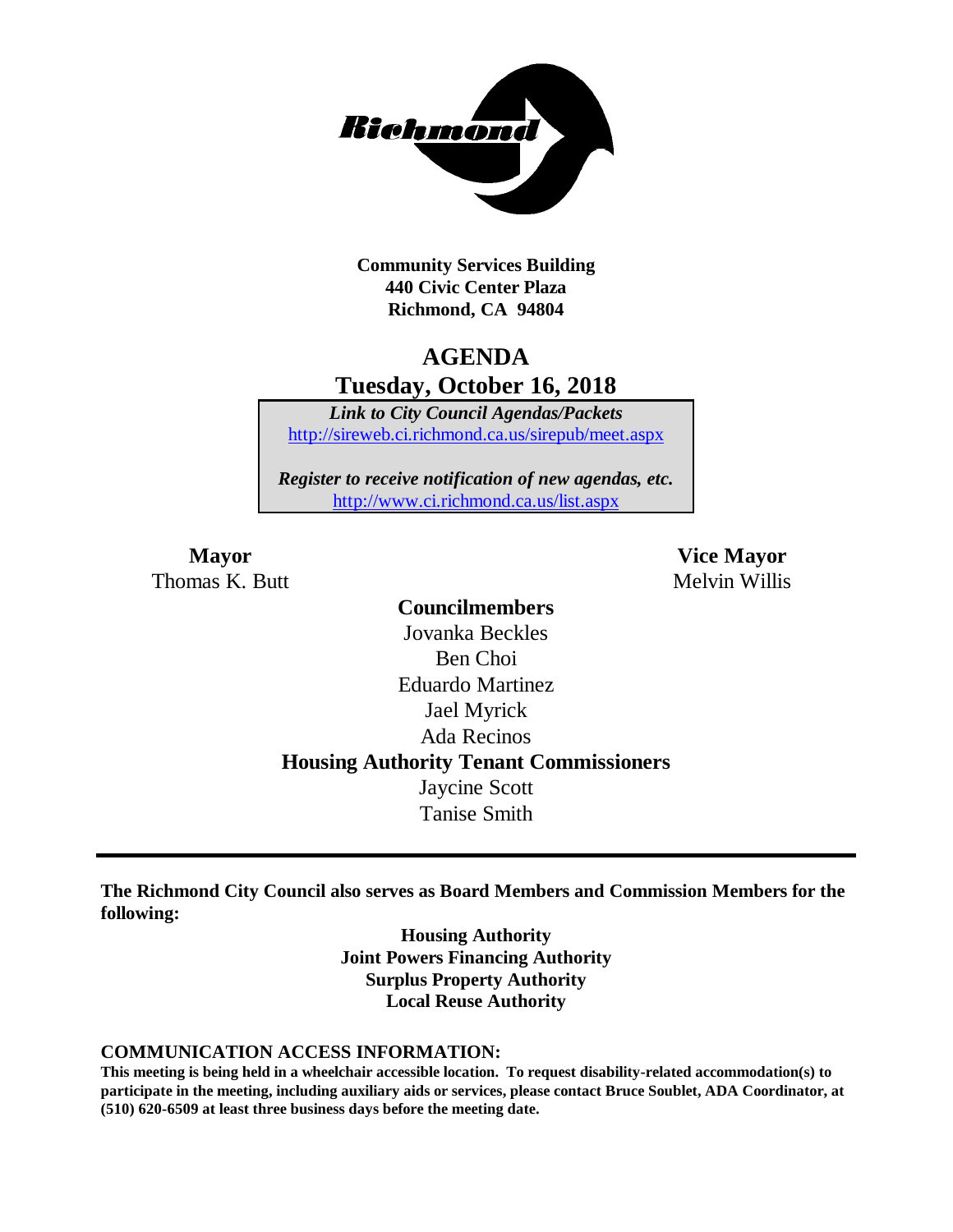# **MEETING PROCEDURES**

The City of Richmond encourages community participation at its City Council meetings and has established procedures that are intended to accommodate public input in a timely and time-sensitive way. As a courtesy to all members of the public who wish to participate in City Council meetings, please observe the following procedures:

**PUBLIC COMMENT ON AGENDA ITEMS:** Anyone who desires to address the City Council on items appearing on the agenda must complete and file a pink speaker's card with the City Clerk **prior** to the City Council's consideration of the item. Once the City Clerk has announced the item, no person shall be permitted to speak on the item other than those persons who have submitted their names to the City Clerk. Your name will be called when the item is announced for discussion. **Each speaker will be allowed up to TWO (2) MINUTES to address the City Council on NON-PUBLIC HEARING items listed on the agenda. Speakers are allowed up to THREE (3) minutes on PUBLIC HEARING items.**

**OPEN FORUM FOR PUBLIC COMMENT:** Individuals who would like to address the City Council on matters not listed on the agenda or on items remaining on the consent calendar may do so under Open Forum. All speakers must complete and file a pink speaker's card with the City Clerk **prior** to the commencement of Open Forum. The amount of time allotted to individual speakers shall be determined based on the number of persons requesting to speak during this item. **The time allocation for each speaker will be as follows:** 15 or fewer speakers, a maximum of 2 minutes; 16 to 24 speakers, a maximum of 1 and one-half minutes; and 25 or more speakers, a maximum of 1 minute.

#### **SPEAKERS ARE REQUESTED TO OCCUPY THE RESERVED SEATS IN THE FRONT ROW BEHIND THE SPEAKER'S PODIUM AS THEIR NAME IS ANNOUNCED BY THE CITY CLERK.**

**CONSENT CALENDAR:** Consent Calendar items are considered routine and will be enacted, approved or adopted by one motion unless a request for removal for discussion or explanation is received from the audience or the City Council. A member of the audience requesting to remove an item from the consent calendar that is sponsored by City staff must first complete a speaker's card and discuss the item with a City staff person who has knowledge of the subject material **prior** to filing the card with the City Clerk and **prior** to the City Council's consideration of Agenda Review. Councilmembers who request to remove an item from the consent calendar must do so during Agenda Review. An item removed from the Consent Calendar may be placed anywhere on the agenda following the City Council's agenda review.

**CONDUCT AT MEETINGS:** Richmond City Council meetings are limited public forums during which the City strives to provide an open, safe atmosphere and promote robust public debate. Members of the public, however, must comply with state law, as well as the City's laws and procedures and may not actually disrupt the orderly conduct of these meetings. The public, for example, may not shout or use amplifying devices, must submit comment cards and speak during their allotted time, may not create a physical disturbance, may not speak on matters unrelated to issues within the jurisdiction of the City Council or the agenda item at hand, and may not cause immediate threats to public safety.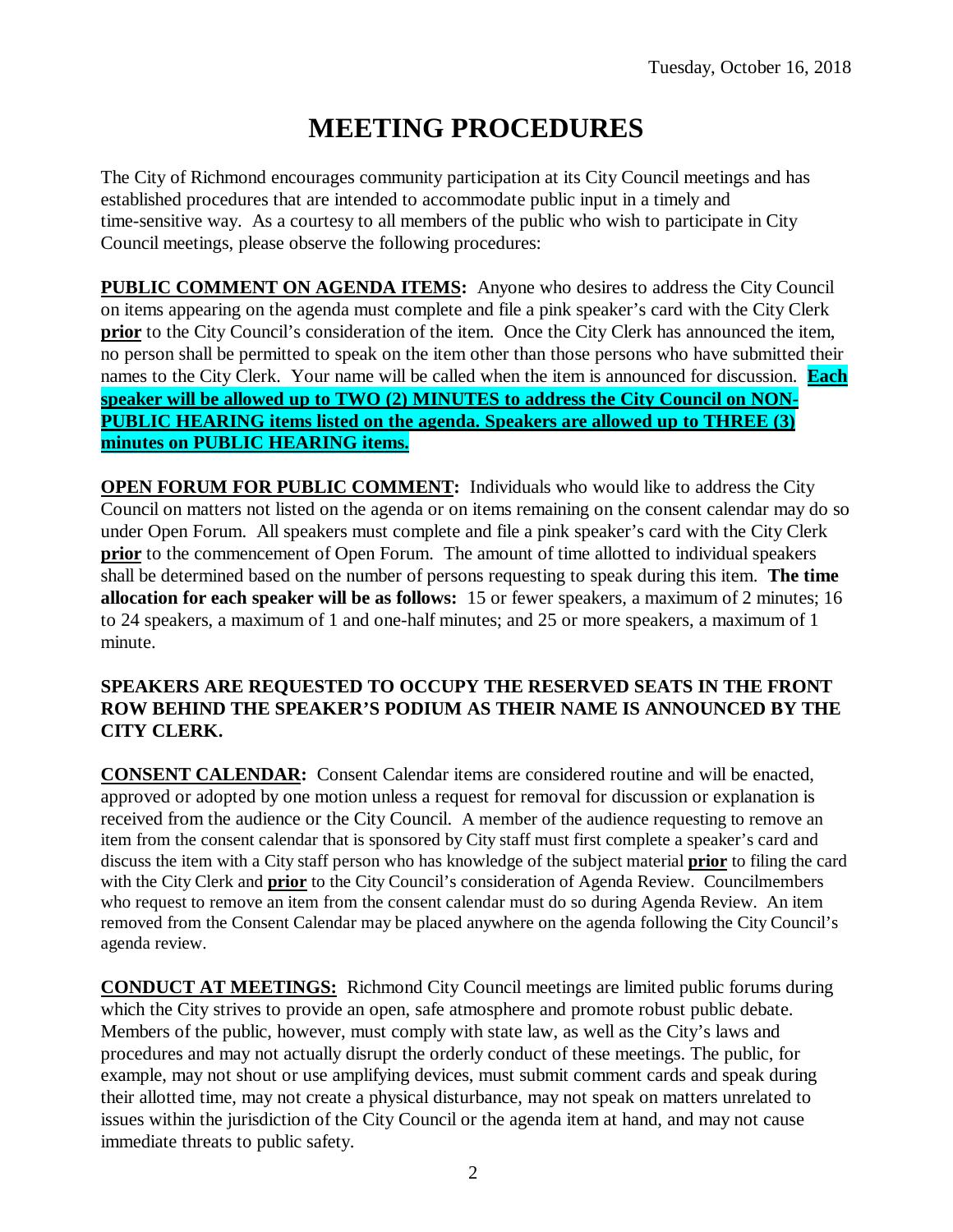**CITY HARASSMENT POLICY:** The City invites public comment and critique about its operations, including comment about the performance of its public officials and employees, at the public meetings of the City Council and boards and commissions. However, discriminatory or harassing comments about or in the presence of City employees, even comments by third parties, may create a hostile work environment, if severe or pervasive. The City prohibits harassment against an applicant, employee, or contractor on the basis of race, religious creed, color, national origin, ancestry, physical disability, medical condition, mental disability, marital status, sex (including pregnancy, childbirth, and related medical conditions), sexual orientation, gender identity, age or veteran status, or any other characteristic protected by federal, state or local law. In order to acknowledge the public's right to comment on City operations at public meetings, which could include comments that violate the City's harassment policy if such comments do not cause an actual disruption under the Council Rules and Procedures, while taking reasonable steps to protect City employees from discrimination and harassment, City Boards and Commissions shall adhere to the following procedures. If any person makes a harassing remark at a public meeting that violates the above City policy prohibiting harassment, the presiding officer of the meeting may, at the conclusion of the speaker's remarks and allotted time: (a) remind the public that the City's Policy Regarding Harassment of its Employees is contained in the written posted agenda; and (b) state that comments in violation of City policy are not condoned by the City and will play no role in City decisions. If any person makes a harassing remark at a public meeting that violates the above City policy, any City employee in the room who is offended by remarks violating the City's policy is excused from attendance at the meeting. No City employee is compelled to remain in attendance where it appears likely that speakers will make further harassing comments. If an employee leaves a City meeting for this reason, the presiding officer may send a designee to notify any offended employee who has left the meeting when those comments are likely concluded so that the employee may return to the meeting. The presiding officer may remind an employee or any council or board or commission member that he or she may leave the meeting if a remark violating the City's harassment policy is made. These procedures supplement the Council Rules and Procedures relating to disruption of orderly conduct at Council meetings.

Any law enforcement officer on duty or whose service is commanded by the presiding officer shall be Sergeant-at-Arms of the Council meetings. He/she, or they, shall carry out all orders and instructions given by the presiding officer for the purpose of maintaining order and decorum at the Council meetings (City Council Rules of Procedure and Order Section III F, RMC Section 2.12.030).

**\*\*\*\*\*\*\*\*\*\*\*\*\*\*\*\*\*\*\*\*\*\*\*\*\*\*\*\*\*\*\*\*\*\*\*\*\*\*\*\*\*\*\*\*\*\*\*\*\*\*\*\*\*\*\*\*\*\***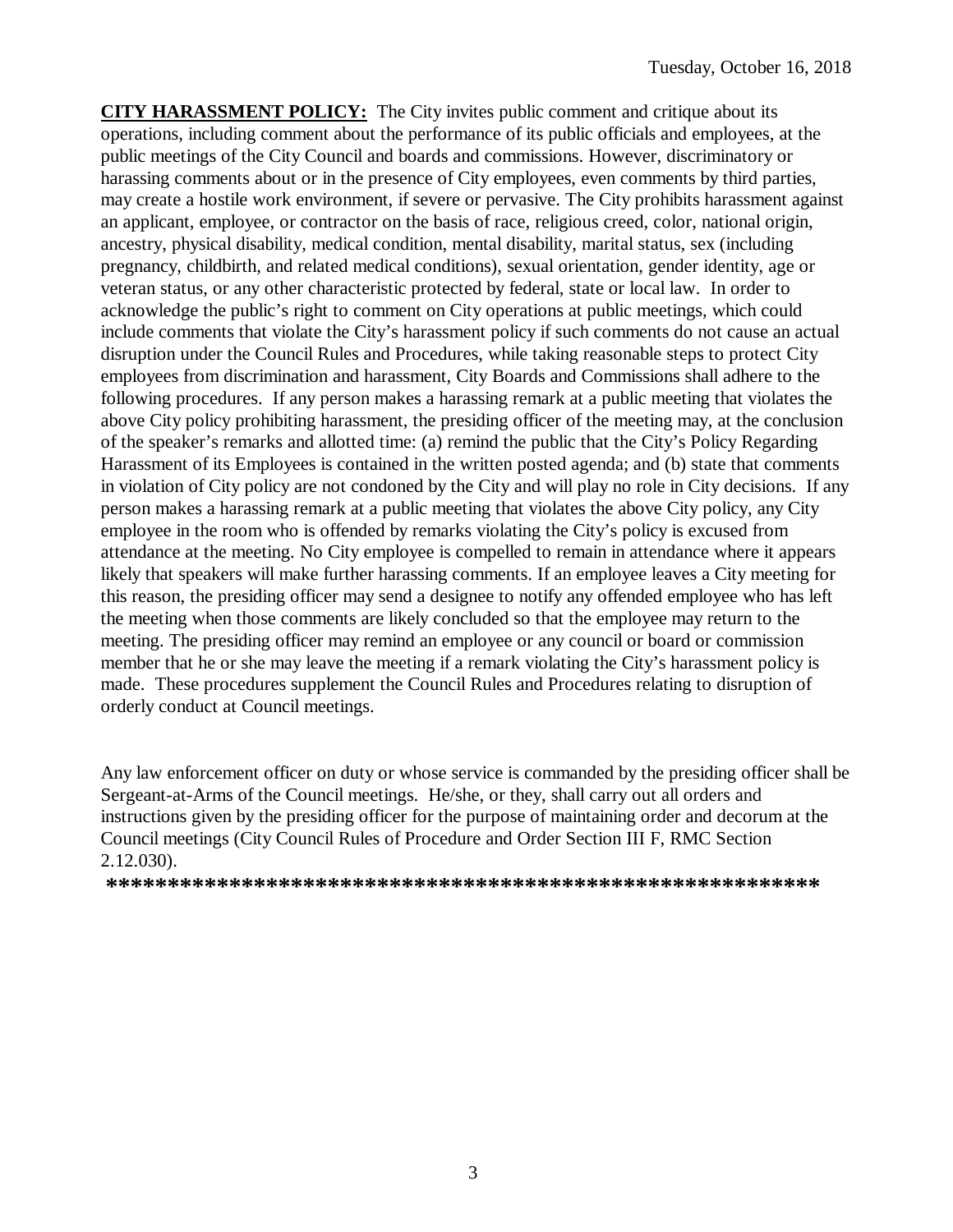# **OPEN SESSION TO HEAR PUBLIC COMMENT BEFORE CLOSED SESSION**

5:30 p.m.

### **A. ROLL CALL**

#### **B. PUBLIC COMMENT BEFORE CLOSED SESSION**

#### **C. ADJOURN TO CLOSED SESSION**

### **CLOSED SESSION**

Shimada Room of the Community Services Building

#### **A. CITY COUNCIL**

**A-1.** LIABILITY CLAIMS - (Government Code Section 54956.9):

Mark Gagan vs. City of Richmond

Cleveland Brown vs. City of Richmond

**A-2.** CONFERENCE WITH LEGAL COUNSEL - EXISTING LITIGATION (Subdivision [a] of Government Code Section 54956.9):

Sanchez-Bajaras vs. Walker et al.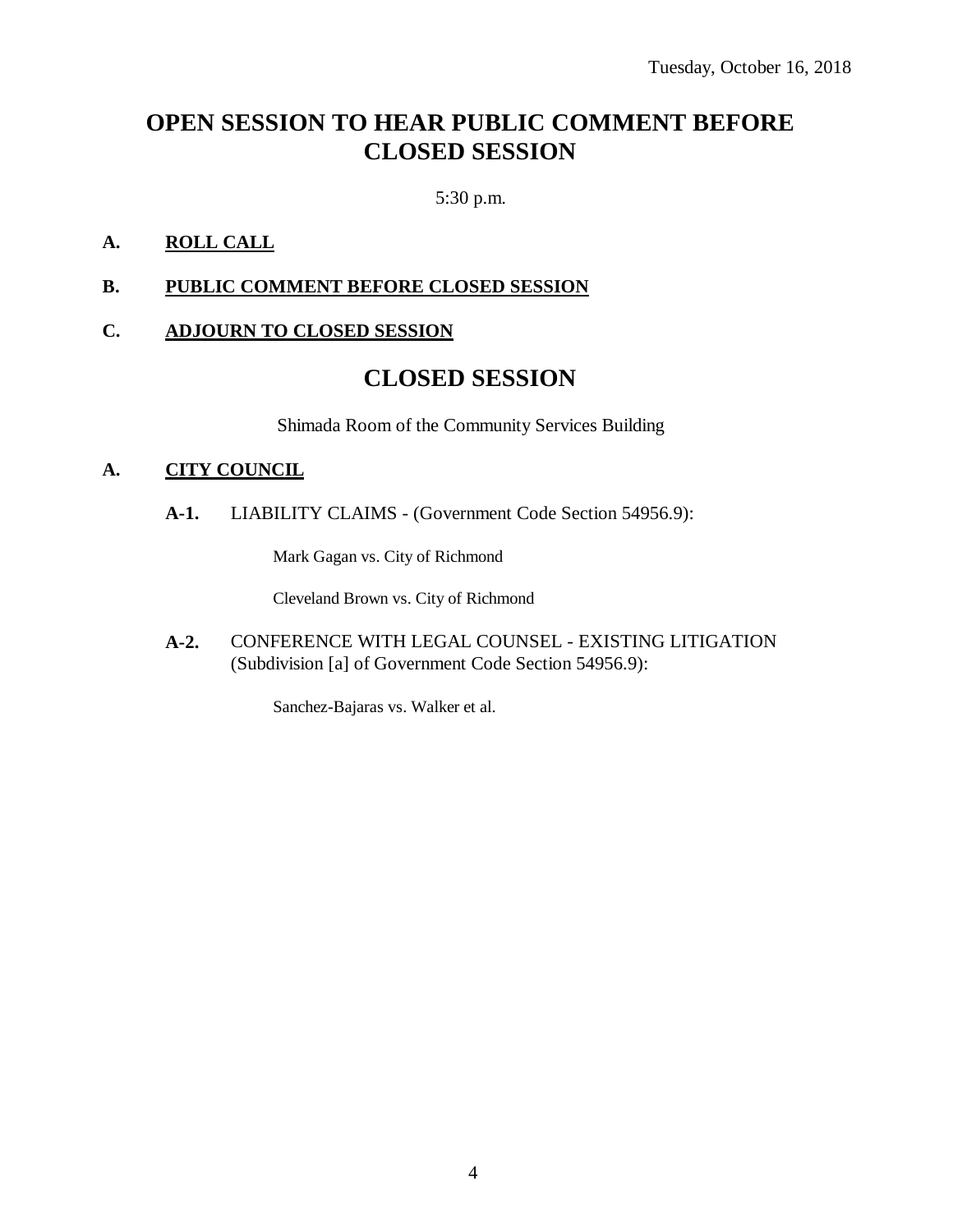## **SPECIAL MEETING OF THE RICHMOND HOUSING AUTHORITY**

6:25 p.m.

- **A. PLEDGE TO THE FLAG**
- **B. ROLL CALL**
- **C. WELCOME THE NEW CITY MANAGER**
- **D. STATEMENT OF CONFLICT OF INTEREST**
- **E. AGENDA REVIEW**

#### **F. REPORT FROM THE EXECUTIVE DIRECTOR**

#### **G. HOUSING AUTHORITY CONSENT CALENDAR**

- **G-1.** ADOPT a resolution approving a contract with iSterling Inc. to provide Housing Quality Standards (HQS) and Uniform Physical Condition Standards (UPCS) inspection services, in an amount not to exceed \$250,000, over a three-year period, with two optional one-year extensions - Richmond Housing Authority (Gabino Arredondo 620-6512).
- **G-2.** ADOPT a resolution extending the purchase order with Extended Stay of America, Inc. for emergency temporary relocation services to RHA tenants for three years until October 7, 2021, in an amount not to exceed \$150,000 - Richmond Housing Authority (Gabino Arredondo 621-1310).
- **G-3.** ADOPT a resolution approving a contract amendment with A Step Above for elevator maintenance services at Nevin Plaza, increasing the payment limit by \$50,000, for a not to exceed total contract amount of \$160,000 - Richmond Housing Authority (Gabino Arredondo 621-1310).

#### **H. ADJOURNMENT**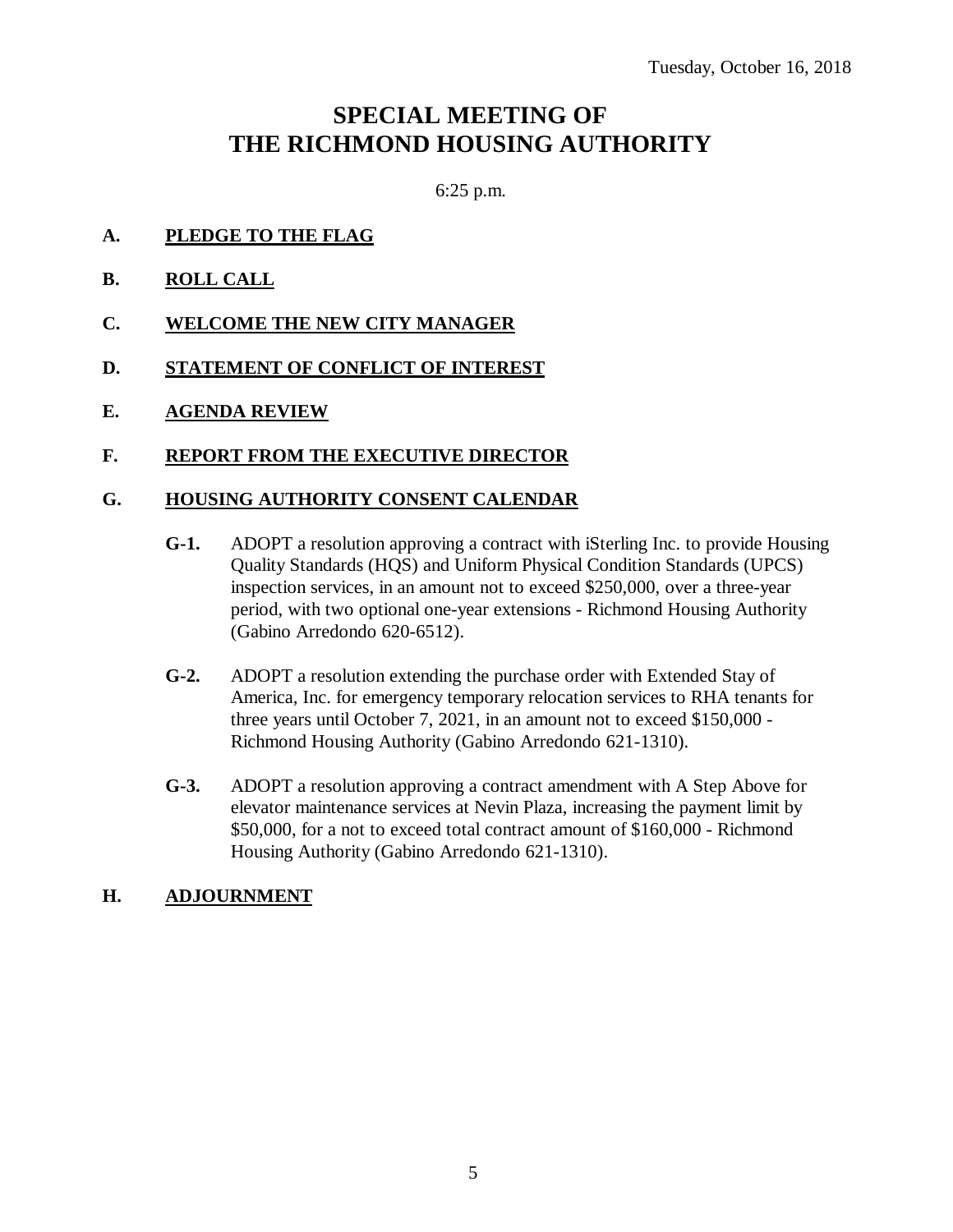### **REGULAR MEETING OF THE RICHMOND CITY COUNCIL**

6:30 p.m.

#### **A. ROLL CALL**

- **B. STATEMENT OF CONFLICT OF INTEREST**
- **C. AGENDA REVIEW**

#### **D. REPORT FROM THE CITY ATTORNEY OF FINAL DECISIONS MADE DURING CLOSED SESSION**

#### **E. REPORT FROM THE CITY MANAGER**

#### **F. OPEN FORUM FOR PUBLIC COMMENT**

#### **G. CITY COUNCIL CONSENT CALENDAR**

- **G-1.** APPROVE a payment to Future Ford for vehicle repairs performed on a Ford F350 truck utilized by the Parks Division, in an amount not to exceed \$18,500 – Department of Infrastructure Maintenance and Operations (Tim Higares 620- 6508).
- **G-2.** RECEIVE the City's Investment and Cash Balance Report for the month of August 2018 – Finance Department (Belinda Warner 620-6740).
- **G-3.** RECEIVE a report on the Richmond Municipal Sewer District for the month of August 2018 - Water Resource Recovery Department (Ryan Smith 620-5486).
- **G-4.** ADOPT a resolution amending the City of Richmond's Position Classification Plan to re-title the existing Paratransit Driver classification to R-Transit Driver - Human Resources Management Department (Lisa Stephenson/Donna Newton 620-6600).
- **G-5.** APPROVE a contract amendment with Holland & Knight, LLP for mitigation monitoring and verification services relating to the Chevron Modernization Project increasing the payment limit by \$1,000,000 (to be paid by Chevron, the project applicant) and extending the term expiration to June 30, 2021 - City Attorney's Office/Planning and Building Services (Bruce Reed Goodmiller 620- 6509/Lina Velasco 620-6706).
- **G-6.** APPROVE the sole source purchase of annual software maintenance from Zoll Data Systems, Inc. for the Fire Department's Records Management System for a period of three years, in an amount not to exceed \$31,776 - Fire Department (Chief Adrian Sheppard 307-8041).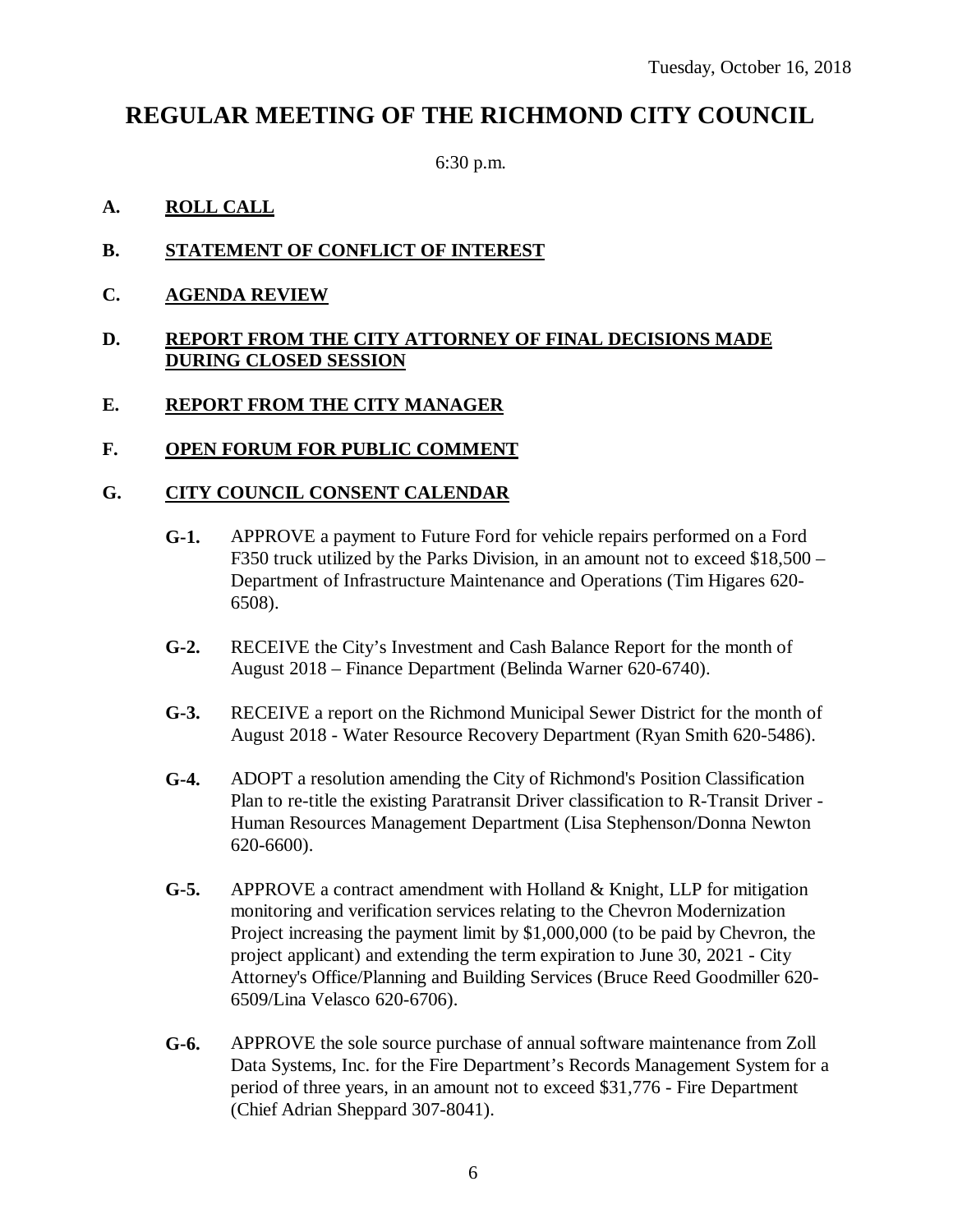- **G-7.** ADOPT an ordinance (second reading) amending Richmond Municipal Code Article VI, Building Regulations by adding a new Chapter 6.49 Permit Process for Electric Vehicle Charging Stations; to implement Assembly Bill No. 1236 setting forth procedures for an expedited permitting process for electric vehicle charging stations - Planning and Building Services Department (Richard Mitchell 620-6706).
- **G-8.** APPROVE and APPROPRIATE a Grant Award Agreement with The Energy Coalition not to exceed \$3,635, to fund the Parchester Village Entrance Beautification Project, hosted by the Community Services Department, Love Your Block Program beginning September 1, 2018, through December 15, 2018 – Community Services Department (Rochelle Monk 620-6511).
- **G-9.** APPROVE a contract with Oscar I. Solano, Jr., dba ZumbaRico Fitness, to continue Zumba, Zumba Fitness, and Aqua Zumba classes at six sites, in an amount not to exceed \$90,000, beginning October 1, 2018, through June 30, 2020 - Community Services Department (Rochelle Monk 620-6511).
- **G-10.** APPROVE actions to update the Design Review Board; APPOINT Macy Leung, new appointment, seat #2, term expiration date March 17, 2019, and Tom Leader, reappointment, seat #5, term expiration date March 17, 2019 - Office of the Mayor (Mayor Tom Butt 620-6503).
- **G-11.** PROCLAMATION declaring October 20, 2018, as Arbor Day in the City of Richmond - Office of the Mayor (Mayor Tom Butt 620-6503).
- **G-12.** PROCLAMATION declaring October 18, 2018, as RYSE-ing Leaders Day in the City of Richmond and commemorating the 10 year anniversary of the RYSE Center - Office of the Mayor (Mayor Tom Butt 620-6503).

### **H. RESOLUTIONS**

**H-1.** ADOPT a resolution authorizing Planning Commission members whose terms have expired but who have not been re-appointed or replaced by a new appointee to continue serving with the Planning Commission until that member's successor has been appointed by the Mayor and confirmed by the Council - Councilmember Eduardo Martinez (620-6593).

### **I. COUNCIL AS A WHOLE**

**I-1.** APPOINT a public safety representative to the Personnel Board from the following panel of three nominees elected at the Personnel Board Election held August 27, 2018, to September 11, 2018: (1) Kyra Worthy, (2) Catherine Montalbo, and (3) Walter E. Russey III - City Clerk's Office (Pamela Christian 620-6513).